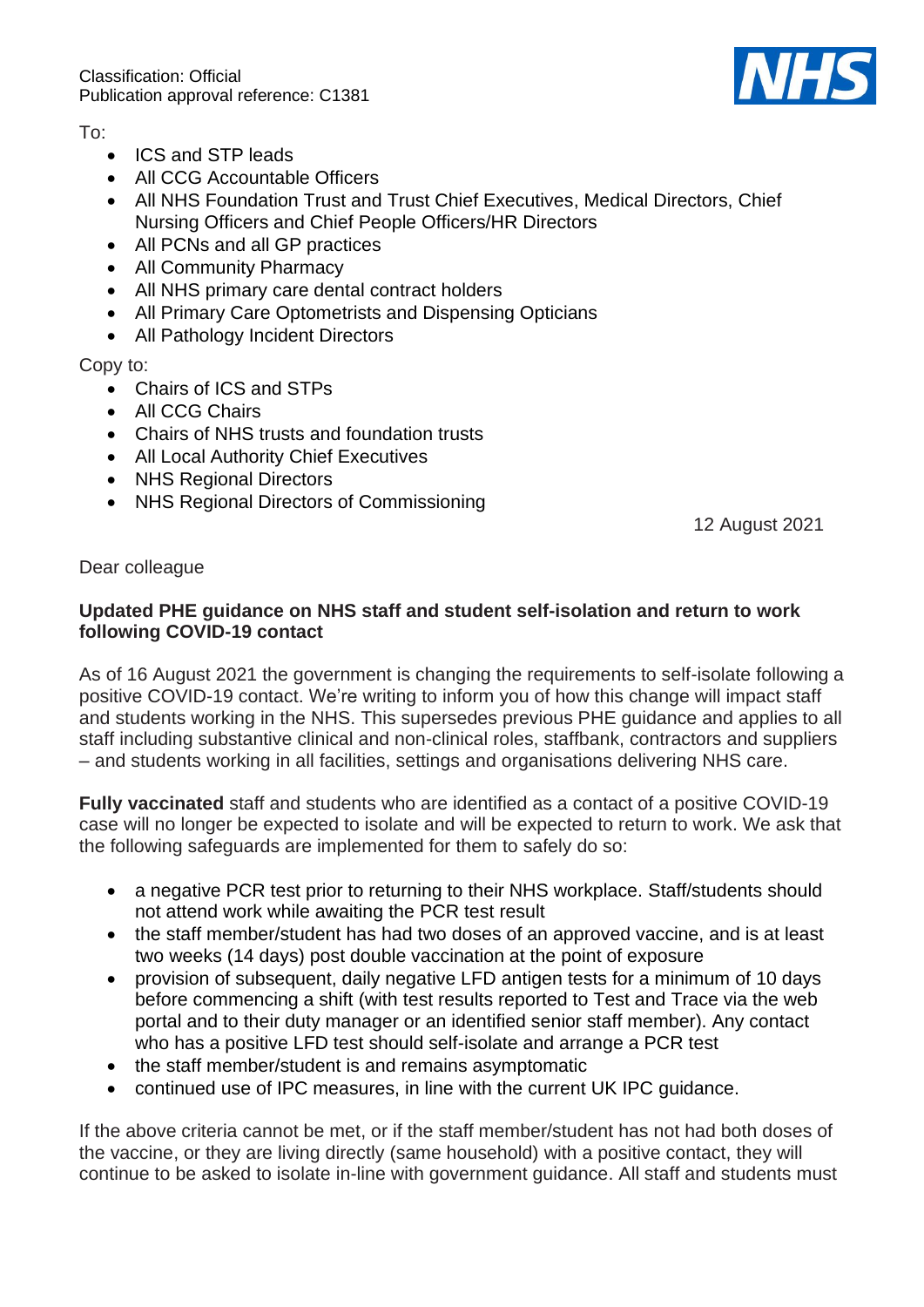have an up to date individual risk assessment and be working in an appropriate setting for their risk status.

Local workplace risk assessments should take place to identify specific services that involve the care of immunocompromised patients. For these services, local senior clinical decisionmakers should request that returning contact positive staff or students are redeployed to other areas of lower risk where appropriate. This is a further protective measure for patients at significantly higher risk.

To support colleagues and to protect our patients and services, NHS providers and primary care organisations are also asked to ensure that:

- 1:1 conversations continue with any member of staff or student who has not had both doses of the vaccine
- robust local monitoring processes are in place for regular staff and student testing with Board level assurance/organisational leadership and oversight
- staff are offered continuous learning regarding UK IPC guidance with access to refresher education events for all staff and students including those colleagues who may not have access to traditional information cascades.

We continue to regularly review this alongside government and clinical advice to best protect patients and staff. PHE's guidance can be accessed [here.](https://www.gov.uk/government/publications/covid-19-management-of-exposed-healthcare-workers-and-patients-in-hospital-settings/covid-19-management-of-exposed-healthcare-workers-and-patients-in-hospital-settings) Thank you for your ongoing support.

Yours sincerely

Presana /sar Luch May

Prerana Issar NHS Chief People **Officer** 

Ruth May Chief Nursing Officer, England

Dr Nikita Kanani Medical Director for Primary Care